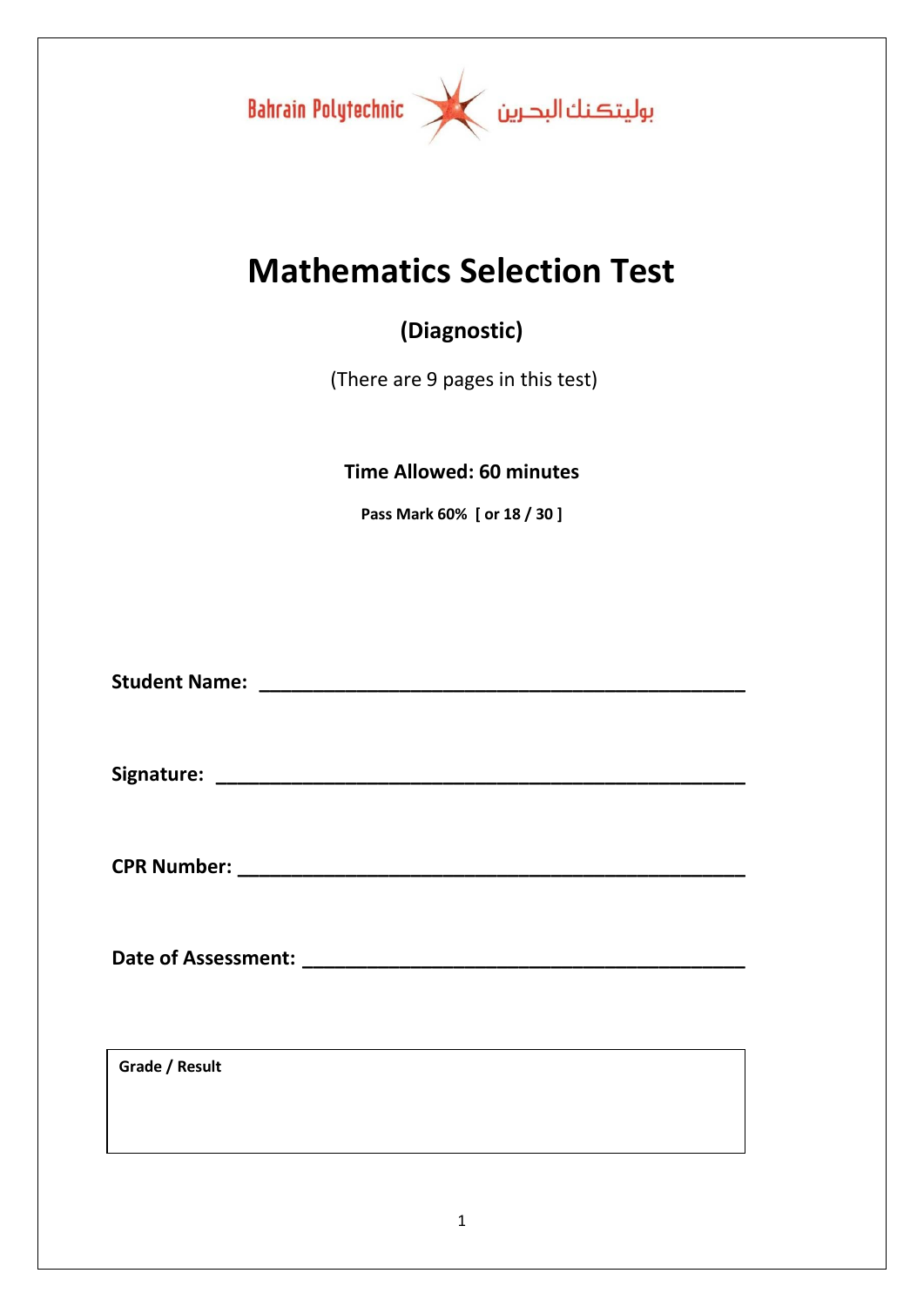If 5 is subtracted from 2.8 then the result is

Answer: -2.2

#### *Question 2*

 $-5[4-(-3)(2)] =$ 

Answer: -50

#### *Question 3*

$$
8\frac{1}{4} - 5\frac{2}{3} =
$$

Answer: 12  $2\frac{7}{12}$ 

#### *Question 4*

A student's test mark was 34 out of 40. What percent is this mark.

Answer: 85%

#### *Question 5*

There are 868 students at Bahrain Polytechnic this semester. The number of students is to increase by 10% next semester. The total number of students at Bahrain Polytechnic is expected to be:

Answer: 955

#### *Question 6*

I topped up my cell-phone with 5 BD. I must use this credit within 40 days. After 28 days my balance is 2.820 BD. How much can I spend on average per day for the remaining time.

Answer: 235 fils per day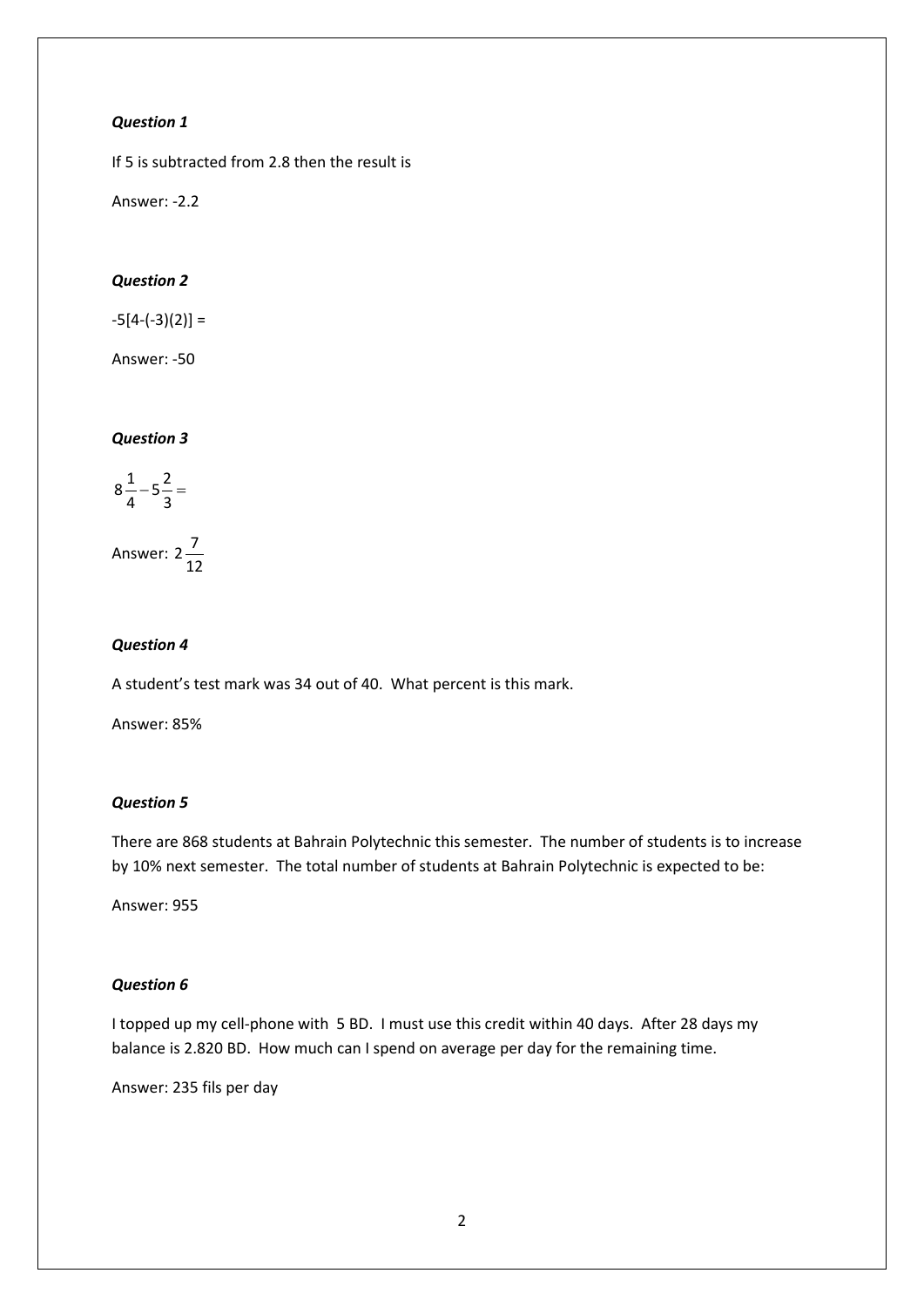What is the <u>diameter</u> (القطر) of the 100 fils coin to the nearest mm (الأقرب مليمتر). The ruler shows 11 cm to 14 cm.



Answer: 24 mm

#### *Question 8*

For the seven numbers 2, 7, 21, 21, 37, 39, 45 **the average or mean** (الحسابي المتوسط (is :

Answer: 24.57

#### *Question 9*

The **median value** ( الوسيط قيمة (for the numbers, 18, 7, 29, 7, 19, 26, 7, 40 is:

Answer: 18.5

*Question 10*

Find the **area of the triangle**: (المثلث مساحة أوجد(



```
Answer: 58.8 \text{ m}^2
```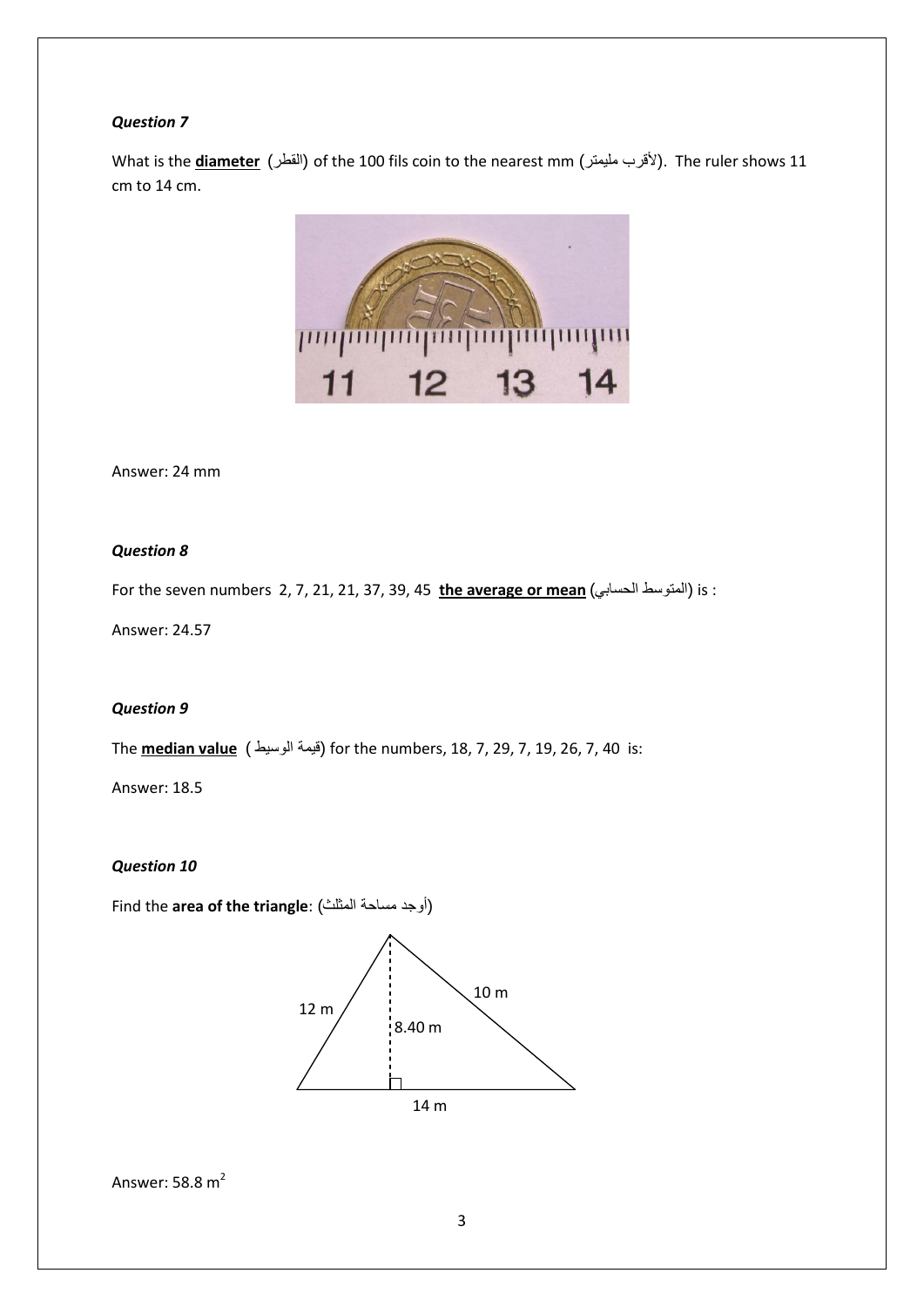The pie chart below shows students doing different courses. What is the percentage of students doing TFL [Transport Freight and Logistics]?



Answer: 14%

#### *Question 12*

The numbers 12, 16, n, 23, 30 have a **mean** (المتوسط (of 22.6 The value of n is:

Answer: 32

#### *Question 13*

Find the **perimeter of the triangle**:(المثلث محيط(



Answer: 36 m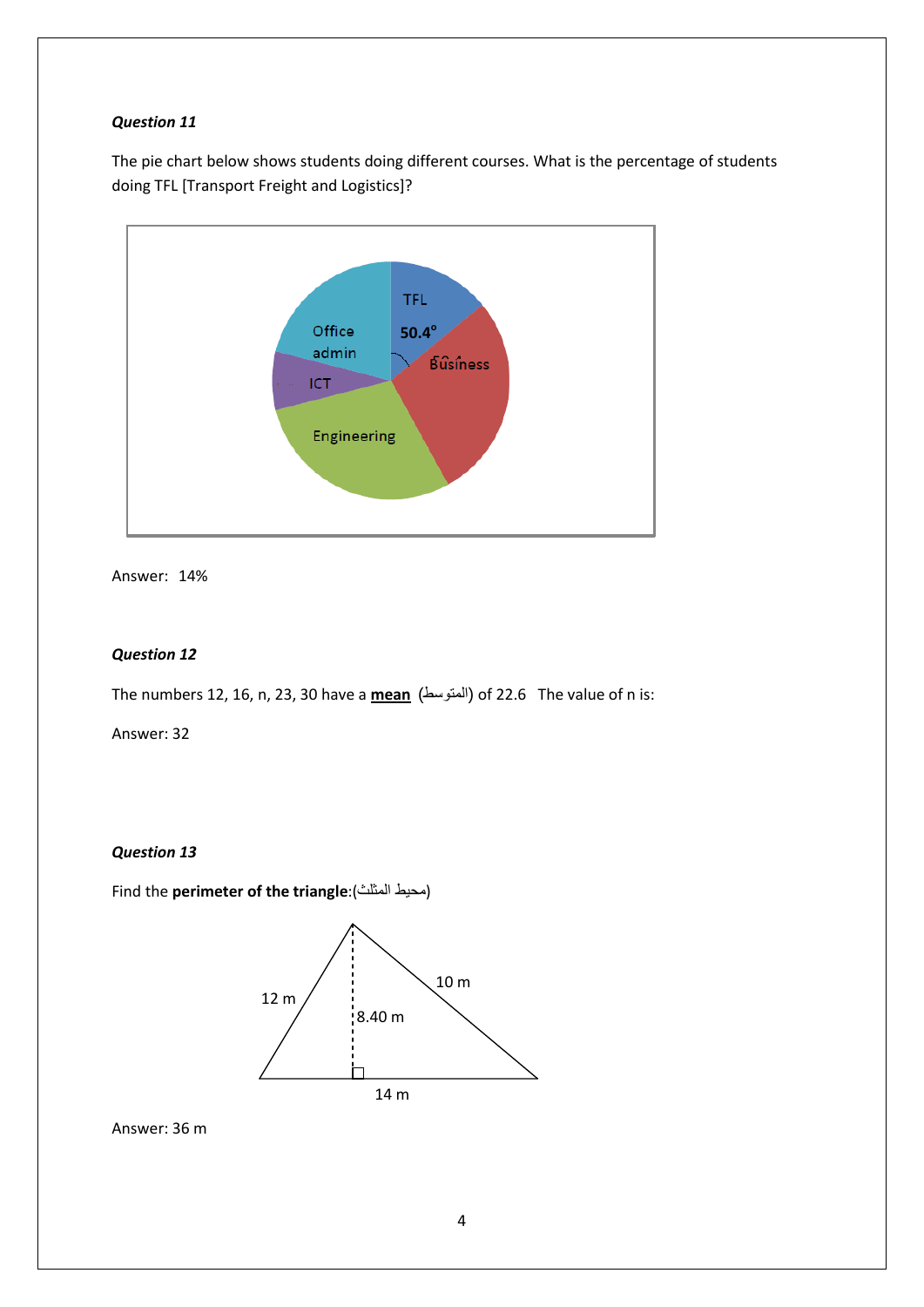Find the value of  $x$ 



Answer: 5 mi

#### *Question 15*

Find the measure of the indicated angle to the nearest degree.





#### *Question 16*

The radius (القطر نصف (of a circle is 3 cm. Find the circumference (المحيط (of the circle.



Answer:  $6\pi$  cm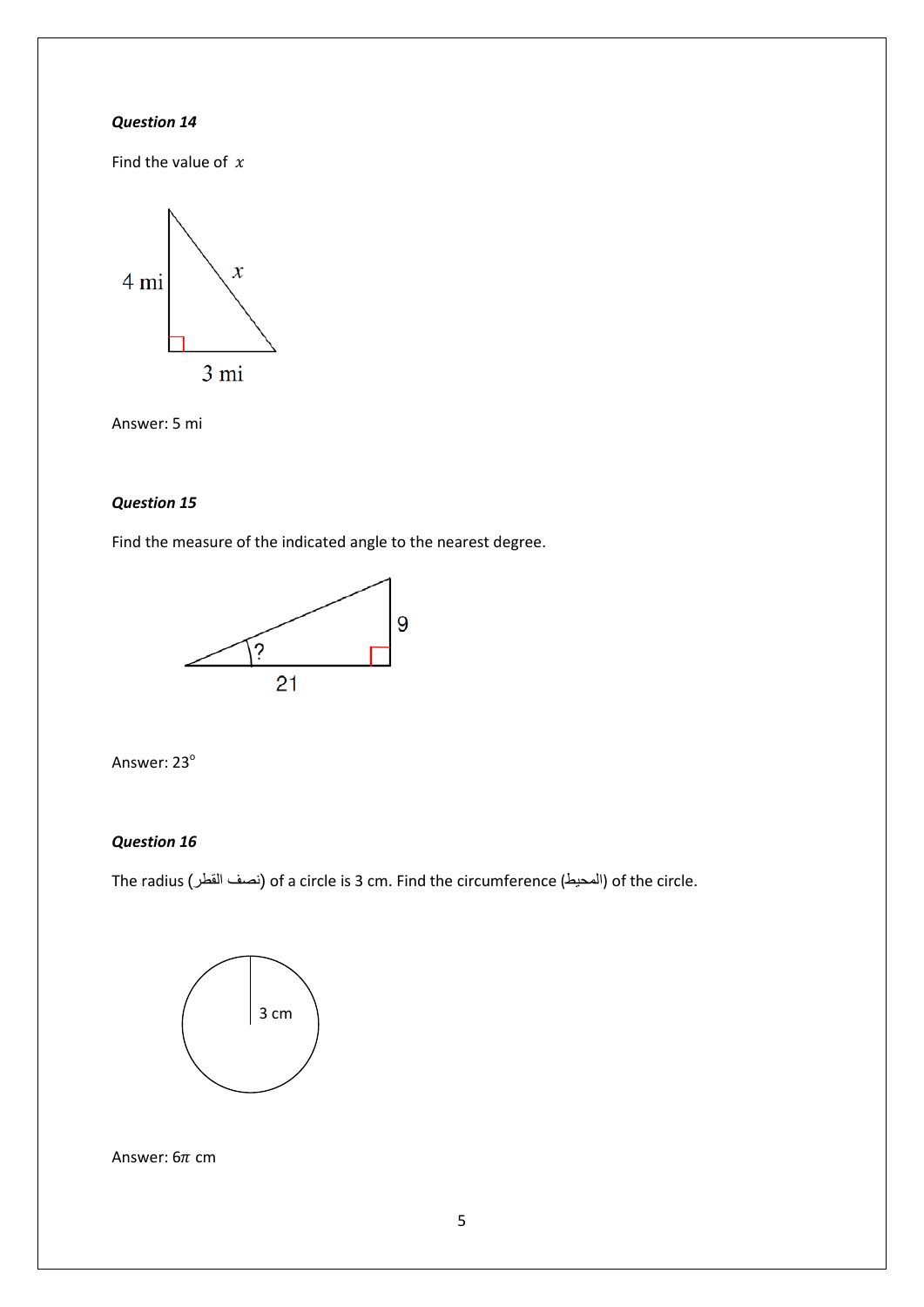If  $2x + 23 = 7$  then  $x =$ 

Answer: -8

#### *Question 18*

Make  $p$  the **subject**:  $d = 540 + 0.5p$ أعد صياغة المعادلة بحيث تكون بدلالة *p*

Answer: p = 2d - 1080

#### *Question 19*

If  $4(2x - 3) = 2 - (6 - x)$ , then  $x =$ 

Answer: 1.143

#### *Question 20*

| If $x = 3$ then calculate | $(2x-3)(2-x)$ |
|---------------------------|---------------|
|                           | $x - 2$       |

Answer: -3

#### *Question 21*

 $(2x-3)(x+2) =$ 

Answer:  $2x^2 + x - 6$ 

#### *Question 22*

If  $-8x+3(-2x-2) = -12-8x$  then  $x =$ 

Answer: 1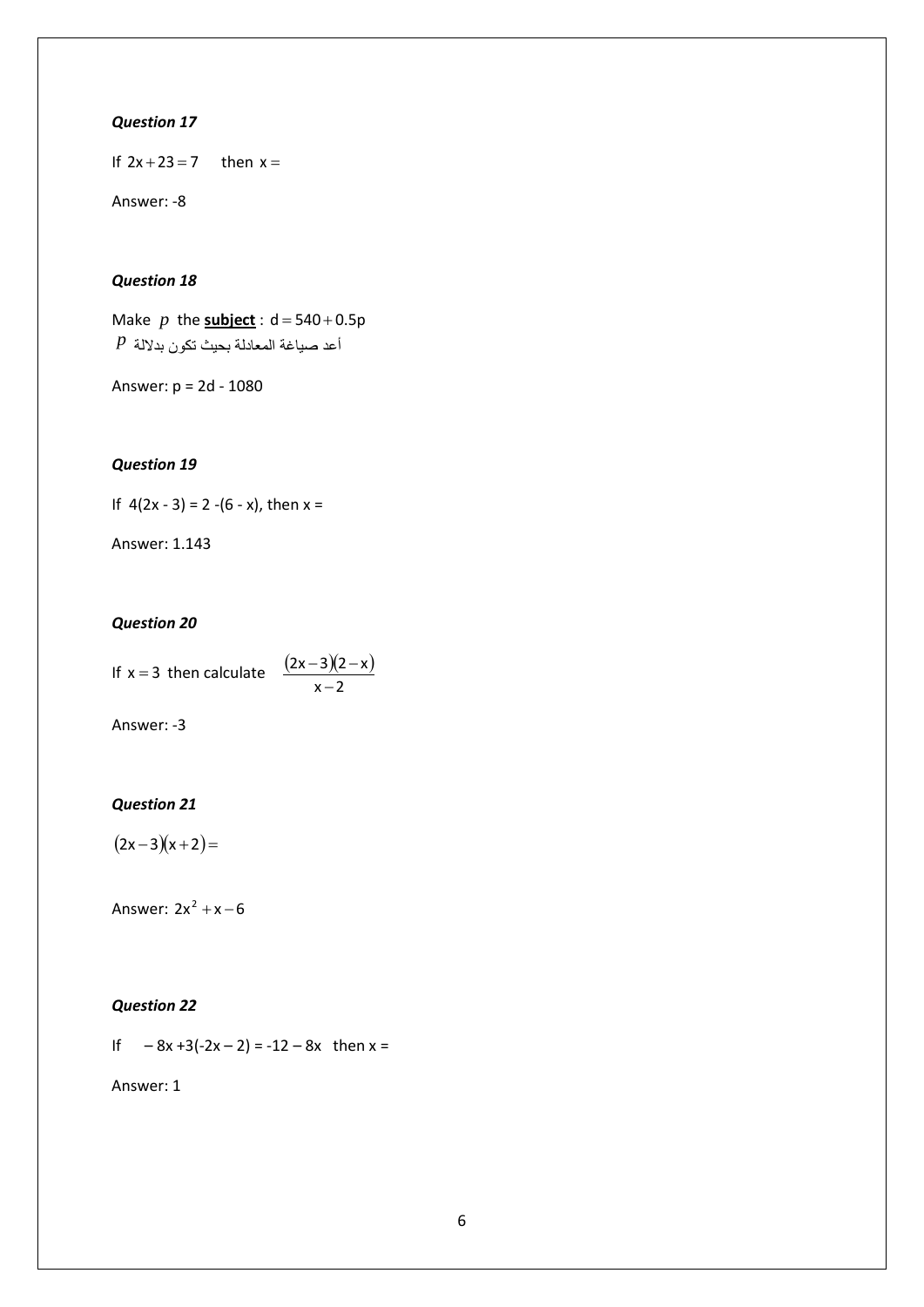3kh  $\frac{12k^2h - 3kh^2}{2}$  can be simplified (يمكن تبسيطه إ $t$ o

Answer: 4k - h

#### *Question 24*

The **factors** (عوامل) of  $x^2 - 6x + 8$  are

Answer:  $(x - 4)$  and  $(x - 2)$ 

#### *Question 25*

Solve the equation  $x^2 + 2x = 15$   $x =$ 

Answer:  $x = -5$  or  $x = 3$ 

#### *Question 26*



Find the value of *y*.

Answer: 40°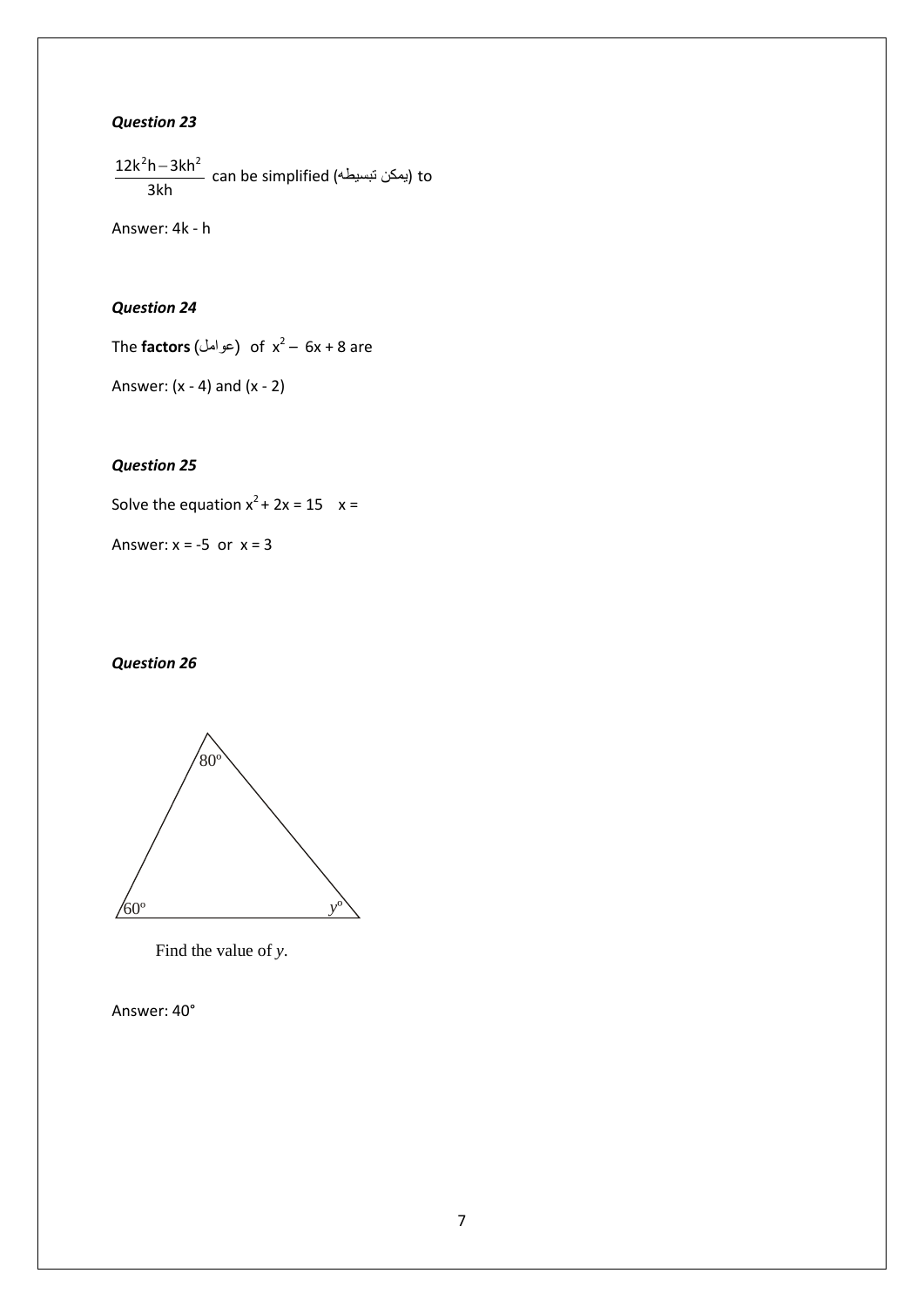



Find angle (الزاوية) p

Answer: 159°

#### *Question 28*

The equation of the line (المستقيم الخط معادلة (shown on the graph is



Answer:  $y = 2x + 1$ 

#### *Question 29*

The result of  $\frac{1}{3}$   $\times$  25.67 rounded to <u>2 decimal places</u> is:

Answer: 8.56